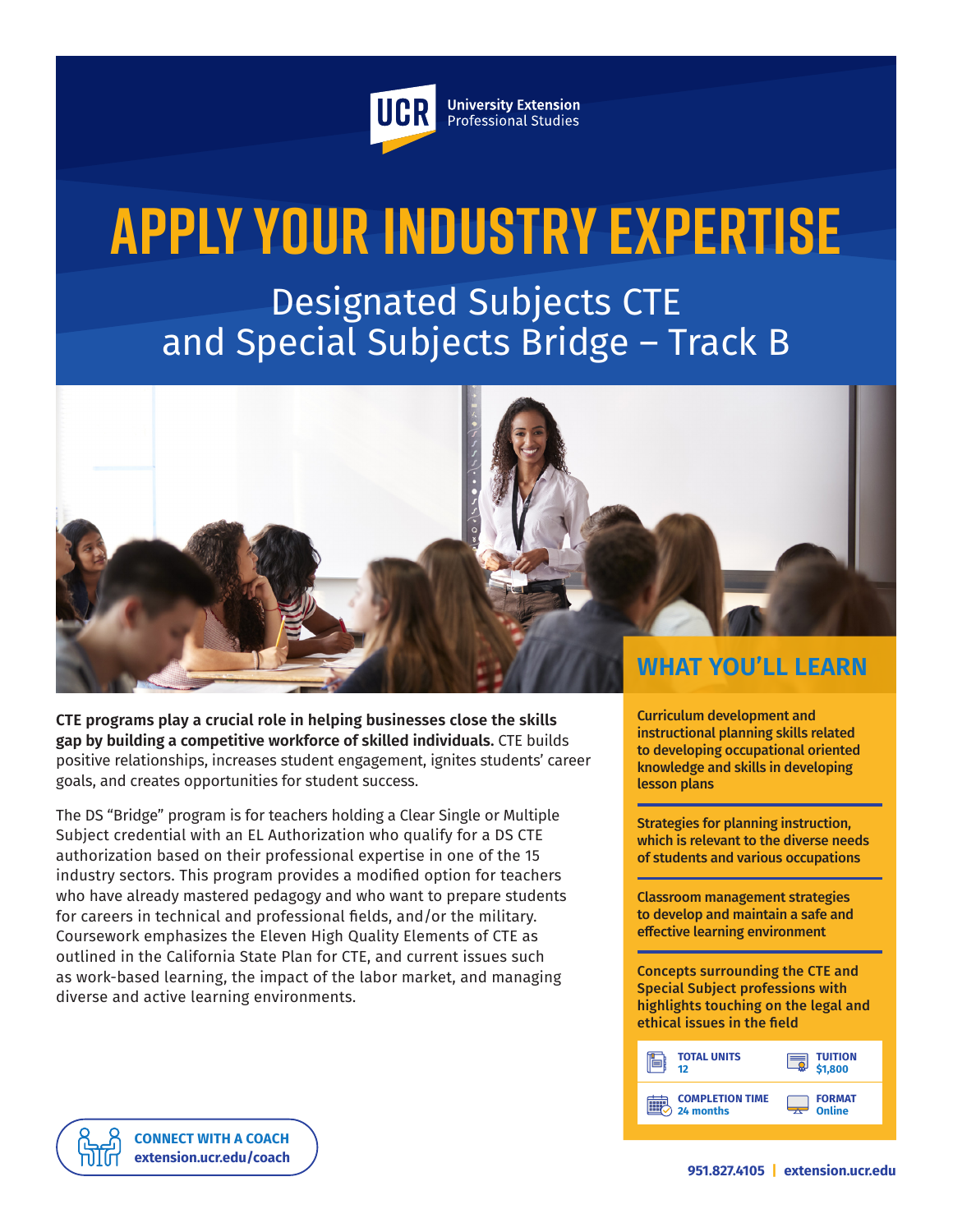**COMPLETION TIME 24 months**

**HILL** 

**TUITION \$1,800**

**951.827.4105 | [extension.ucr.edu](http://extension.ucr.edu)**

## **Designated Subjects CTE and Special Subjects Bridge — Track B**

## **BENEFITS OF EARNING A CERTIFICATE**

There are several reasons why, Bachelor's degree in hand, you might be considering continuing your studies. An upgraded education section on your resume can open the door to a new career, or, if you're already working, lead to a promotion and a higher salary. While you're working, going back to school is an excellent way to stay current in rapidly changing fields, or, if you've been away from the workforce for a while, to quickly get caught up in the latest trends, concepts, and advances.

While there are as many paths to follow, as there are reasons to follow them when approaching continuing education, there is enormous value in terms of time, financial investment, and personal flexibility while gaining practical training from working professionals in your industry that extends beyond the theory of the classroom and into the real world.

### **PAY AS YOU GO**



AVERAGE COURSE TUITION **\$595-645** PER (4.5 UNIT) COURSE

*\*Learn more about [tuition assistance](https://extension.ucr.edu/helpcenterstudentresources/financialandtuitionassistance).*

## **STEPS TO A CTC-APPROVED CREDENTIAL**

Follow these seven steps and you will be on your way to adding a new credential to your resume.

**TOTAL UNITS 12**



*\*Evaluations for authorizations are the responsibility of the staff in the CTC's Certification Branch. The CTC reserves the final authority to grant or deny an authorization.*



#### **KEY BENEFITS INCLUDE:**

- UC quality curriculum
- Professional endorsements
- Schedule flexibility
- Variety of courses and programs
- Instruction from professional leaders in the industry